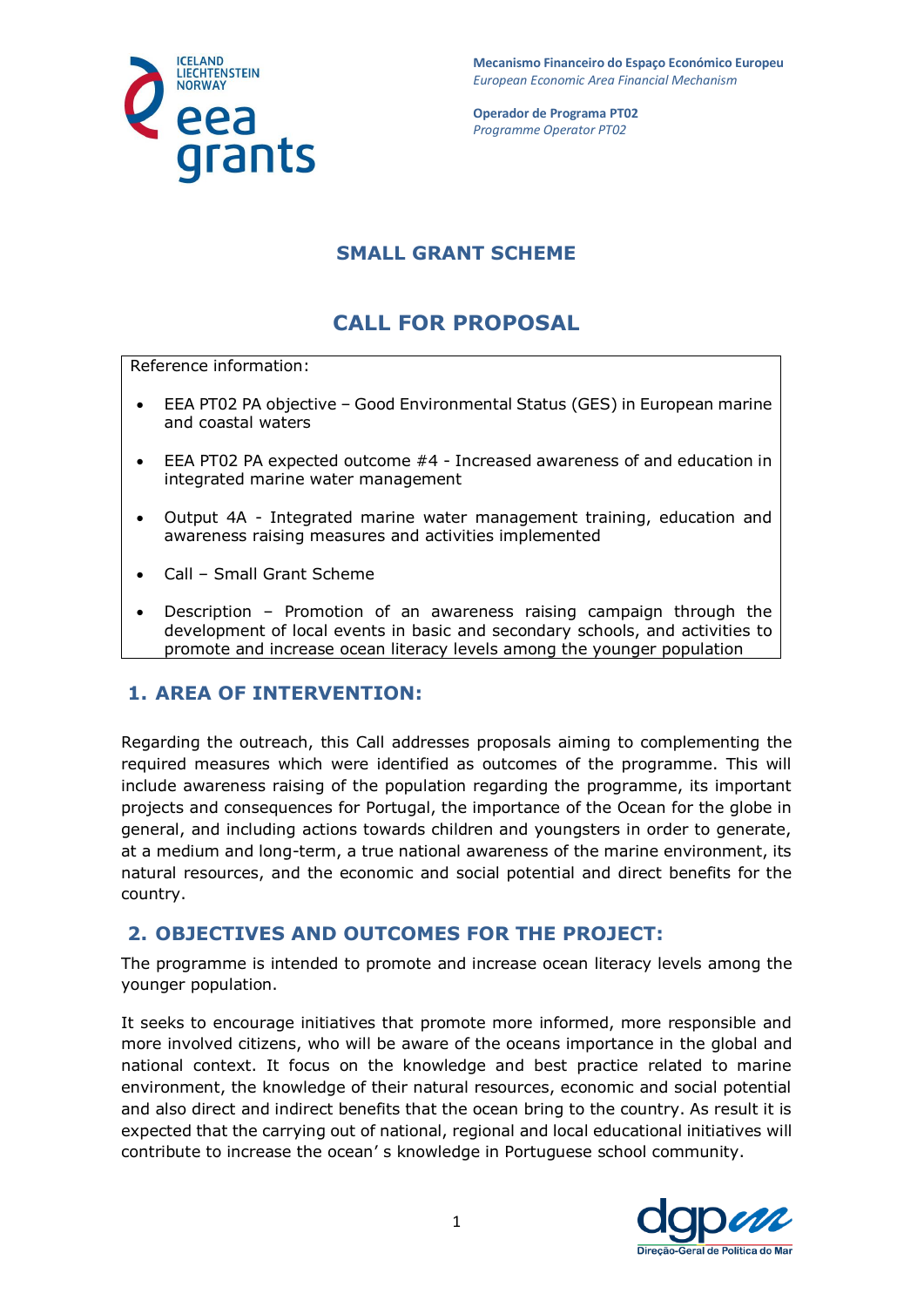

The selected projects will contribute to the following output indicators:

**Indicator#1 -** Number of awareness raising initiatives (including supporting materials) carried out in primary and secondary schools

**Target:** 15 initiatives.

**Indicator #2 -** Number of hits on the Ocean Literacy Website 2013-2016

**Target:** 20.000 hits.

### **3. ELEGIBLE ACTIVITIES:**

Any institutions in line line with Chapter 8 of this call with interests in promoting formal or informal educational competencies are here challenged to create projects that bring closer together the younger part of society for the knowledge of the marine environment, taking into account the basic principles of oceans literacy adjusted to Portugal.

### **Guidance:**

The projects should include differentiated teaching strategies and promote the collective and collaborative work among children and young people of different educational levels and preferably impact with the rest of the school and local community.

It is suggested that activities developed by children and young people will have to consider the consultation and use of information available in electronic reference websites devoted to the Ocean Literacy, such as Sea KIT Website [\(http://kitdomar.emepc.pt/quem-somos/a-nossa-missao/](http://kitdomar.emepc.pt/quem-somos/a-nossa-missao/)) and the Ocean Knowing Website [\(http://www.cienciaviva.pt/oceano/home/\)](http://www.cienciaviva.pt/oceano/home/).

Each application must submit a project description including at least:

### **1 – Project name**

Name given to the project.

#### **2 - Rationale**

Justification for project relevance in school and local community context and in relation to the country's goal of promoting good environmental status in their respective marine waters.

#### **3 - Audience**

Identification and characterization of target audience.

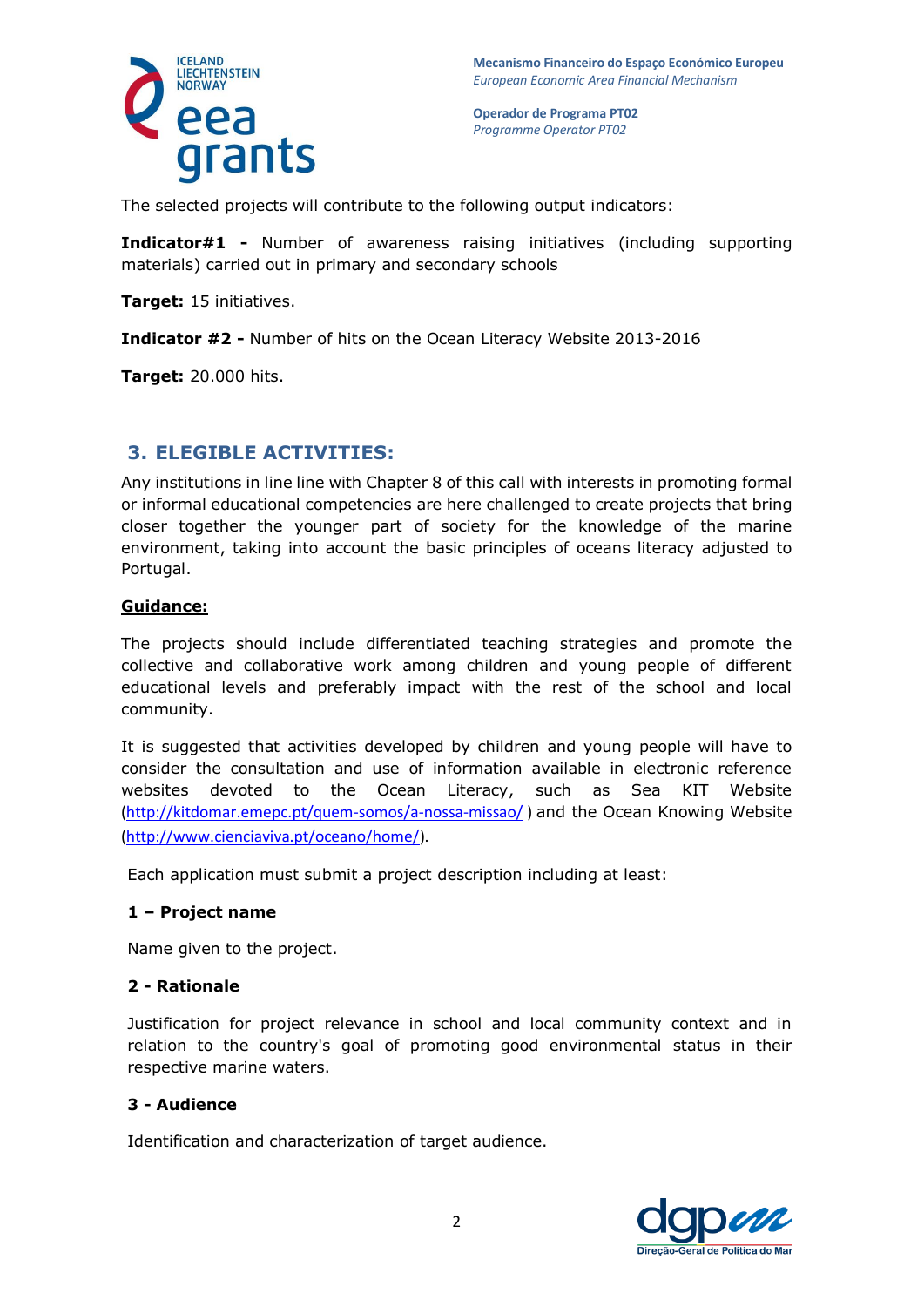

### **4 - Project objectives and goals**

Indicate the project objectives. Indicate the expected goals namely number of children and young people that want to involve and number of initiatives that focus on awareness development.

### **5 - Initiatives to raise awareness**

Identify and briefly characterize awareness initiatives to be developed (examples: thematic itineraries implemented related to maritime economy in the region, exhibitions, books, e-books, movies, plays, musicals, models).

### **6 - Curriculum areas**

If applicable identify the Curriculum areas that will be involved in project development.

### **7 - Final Products and sustainability**

Identify the extent to which awareness initiatives will produce final products and partnerships that can be continued after the application close.

### **8 - Resources and budget**

Considering awareness initiatives that will be accomplished and the tasks involved, it must be identified the necessary resources (human and material), unit costs and the project budget.

### **9 - Schedule**

In function of awareness activities proposed to be accomplished, it should be presented the schedule of activities to be developed.

### **10 – School Directorate Support**

It should be included in the proposal the opinion of the Group or School Ungrouped Director about the project proposed, if the project involves activities with the school community.

#### **11. Publicity plan**

The Project Promoter shall provide information on the project to the widest possible audience at the appropriate national, regional and/or local levels, including relevant stakeholders. The Project Promoter shall develop and implement the Publicity Plan (simplified) as described in 4.2 of the annex 4 of the EEA Grants 2009-2014 Regulation.

Projects are limited to the extension of 18 months, however the projects must be completed no later than the last date of eligibility for projects (se Chapter 9)

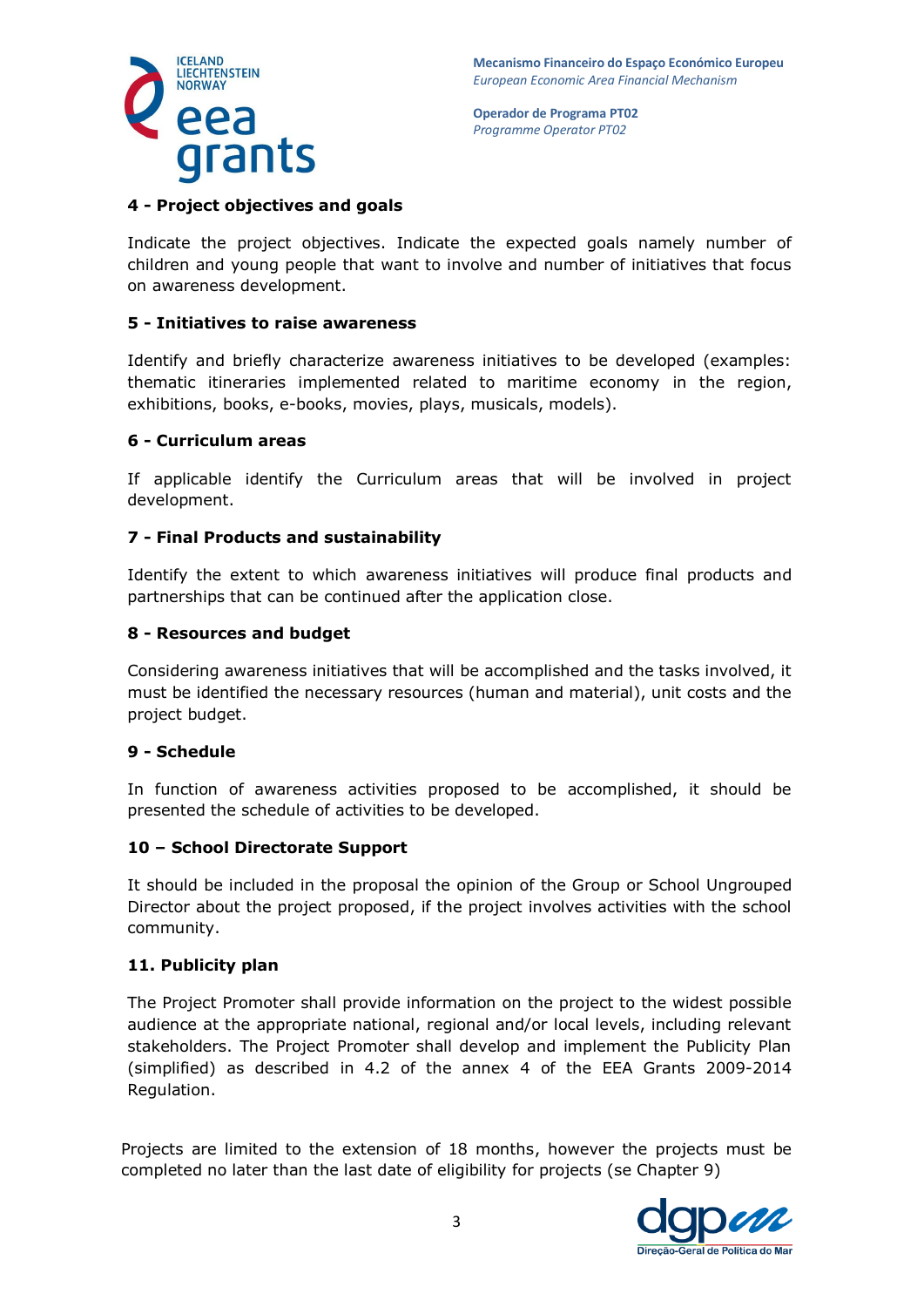



### **4. AVAILABLE FUND:**

The total amount available to the present Call is € 236.886,00.

### **5. MAXIMUM AND MINIMUM GRANT AMOUNTS FOR EACH PROJECT:**

The costs of each project must be within the following range: Min: € 5.000,00 Max: € 15.792,00

## **6. GRANT RATES EEA GRANTS:**

The funding rate will not exceed 85% of total eligible project costs.

The remaining costs shall be provided or obtained by the Project promoter. The project promoter must demonstrate their co-financing ability through a document evidencing the financing capacity.

The project grant rate shall be set at a level that complies with the State Aid rules in force and takes into account any and all other forms of public support granted to projects and/or the Project Promoter or partner, where relevant.

## **7. DEADLINE FOR SUBMISSION OF APPLICATIONS:**

The call is open from 28.05.2014 and remains open **until to 23:59:59 TMG 28.07.2014**.

## **8. ELIGIBILITY OF APPLICANTS AND PARTNERS:**

Any entity, public or private, commercial or non-commercial and non-governmental organisations, established as a legal person in the respective Beneficiary State as well as inter-governmental organisations operating in the Beneficiary State are considered eligible applicants of projects.

Any public or private entity, commercial or non-commercial, as well as nongovernmental organisations, all of whose primary locations are either in the Donor States, Beneficiary States or a country outside the European Economic Area that has a common border with the respective Beneficiary State, or any inter-governmental organisation, actively involved in, and effectively contributing to, the implementation of a project, are considered eligible partners.

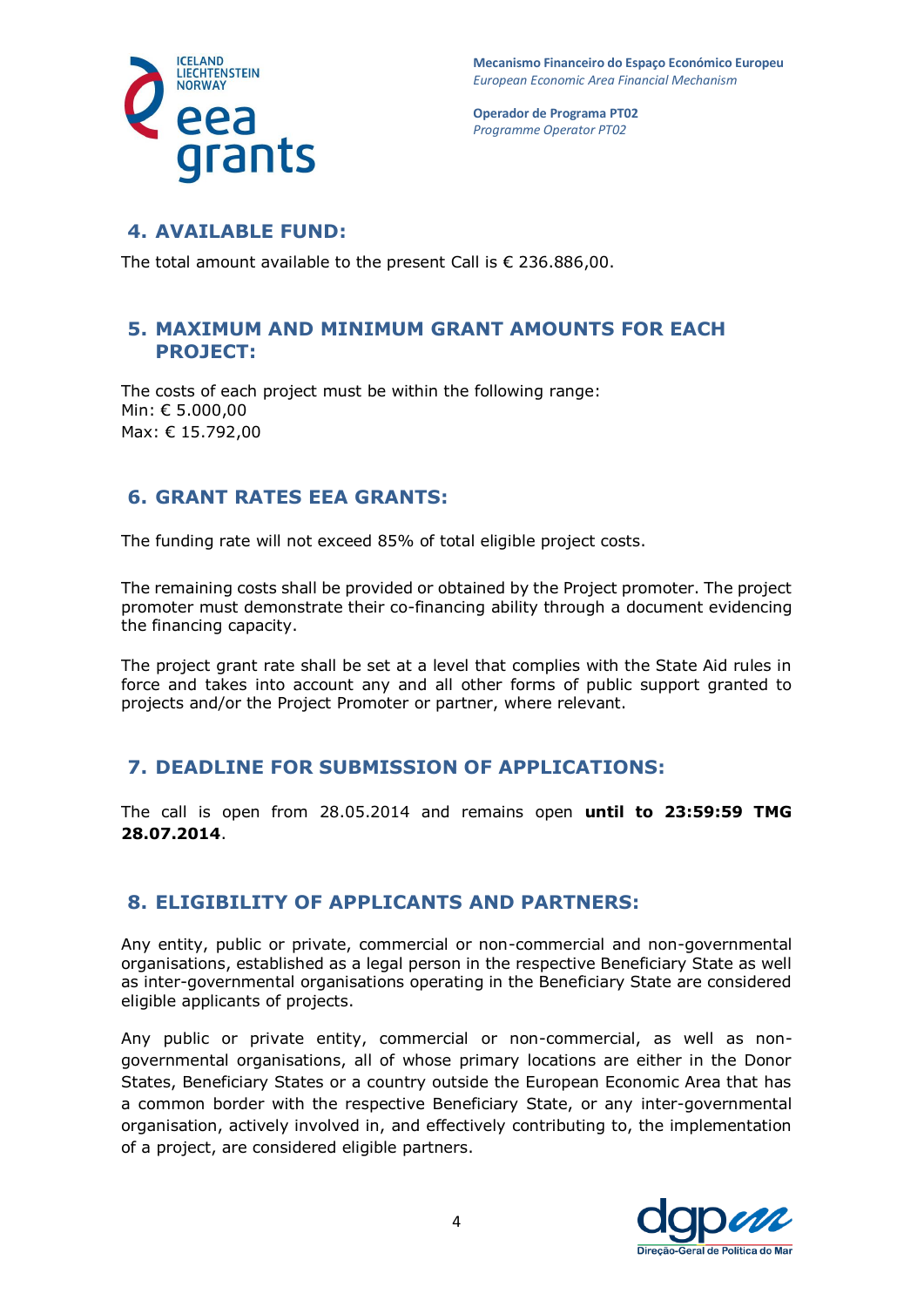



# **9. PERIOD OF ELIGIBILITY OF EXPENDITURES:**

From the date the Programme Operator signs the granting decision until April 30, 2016.

## **10. ELIGIBILITY OF EXPENDITURES:**

Expenses that comply with Articles 7.2 to 7.5 of the Regulation of the EEA Grants 2009-2014 Regulation are considered eligible. [\(http://eeagrants.org/Results](http://eeagrants.org/Results-data/Results-overview/Documents/Legal-documents/Regulations-with-annexes/EEA-Grants-2009-2014)[data/Results-overview/Documents/Legal-documents/Regulations-with-annexes/EEA-](http://eeagrants.org/Results-data/Results-overview/Documents/Legal-documents/Regulations-with-annexes/EEA-Grants-2009-2014)[Grants-2009-2014\)](http://eeagrants.org/Results-data/Results-overview/Documents/Legal-documents/Regulations-with-annexes/EEA-Grants-2009-2014)

For calculation of **overheads/indirect cost**, please see the - Guidelines - Methodology on the calculation for the flat rate to be applied to indirect eligible costs (overheads)

[http://www.dgpm.mam.gov.pt/Pages/eea\\_grants\\_documentos.aspx](http://www.dgpm.mam.gov.pt/Pages/eea_grants_documentos.aspx)

# **11. SUBMISSION OF APPLICATIONS:**

Applications must be submitted, in Portuguese or English, to the Programme Operator by the deadline stipulated in paragraph 7., in digital format, by email, to the following address: [eeagrants@dgpm.mam.gov.pt,](mailto:eeagrants@dgpm.mam.gov.pt) using the standard application form and having attached all documents that constitute the application folder (i.e. list of documents to be submitted by the beneficiary and demandable on application).

In addition, all original documentation, in paper form, must be conveyed to the address identified in paragraph 16. of this Call, with the application form duly signed and stamped.

In case there is a difference between the digital version and paper copy, the digital version shall prevail.

The application form and the list of all documents to be submitted are available in [www.dgpm.mam.gov.pt](http://www.dgpm.mam.gov.pt/) ("EEA Grants" sub-menu)

It is suggested that before submitting your application to read the information on the EEA Grants Fund 2009-2014, available through the "EEA Grants" sub-menu on the DGPM website, namely, the following documents:

- Regulation of the EEA Grants 2009-2014 [http://eeagrants.org/Results-data/Results-overview/Documents/Legal](http://eeagrants.org/Results-data/Results-overview/Documents/Legal-documents/Regulations-with-annexes/EEA-Grants-2009-2014)[documents/Regulations-with-annexes/EEA-Grants-2009-2014](http://eeagrants.org/Results-data/Results-overview/Documents/Legal-documents/Regulations-with-annexes/EEA-Grants-2009-2014)

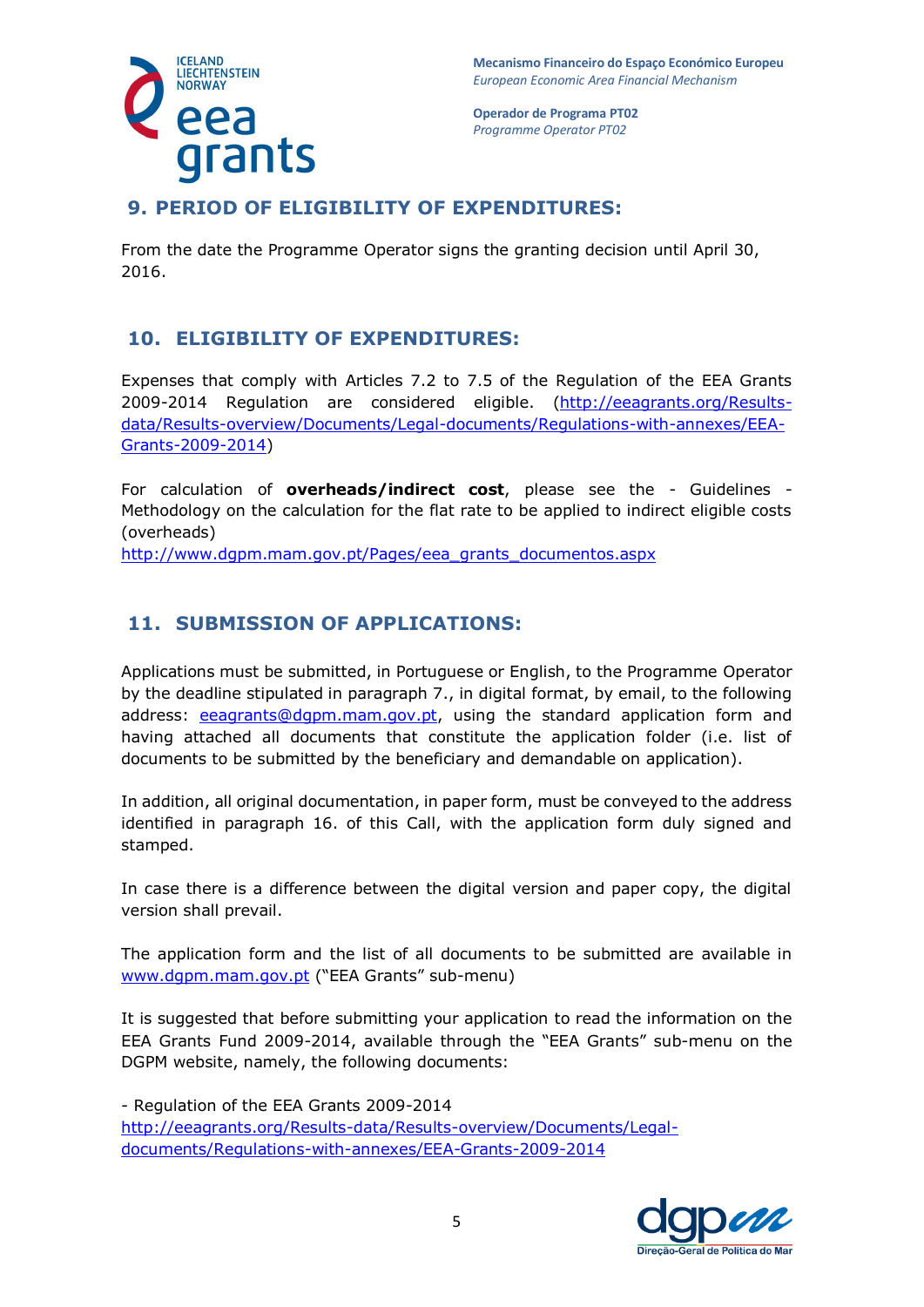

- Project Promoter´s Procedures Manual [http://www.dgpm.mam.gov.pt/Pages/eea\\_grants\\_documentos.aspx](http://www.dgpm.mam.gov.pt/Pages/eea_grants_documentos.aspx)

- Guidelines - Description of the Selection Procedures [http://www.dgpm.mam.gov.pt/Pages/eea\\_grants\\_documentos.aspx](http://www.dgpm.mam.gov.pt/Pages/eea_grants_documentos.aspx)

- Guidelines - Methodology on the calculation for the flat rate to be applied to indirect eligible costs (overheads) http://www.dqpm.mam.gov.pt/Pages/eea\_grants\_documentos.aspx

# **12. SELECTION AND DECISION PROCEDURES:**

Only the applications meeting the conditions in accordance with national and Community legislation, the Rules of the EEA Grants 2009-2014, the Project Promoter´s Procedures Manual and with this Call are acceptable in this procedure.

The project's selection and approval process is carried out in two sequencing phases, as follows:

### **1st phase – Administrative Checks**

- **Correct preparation of the application process -** verification whether the application, in particular the Application Form, has been correctly completed and whether all required and mandatory annexes have been attached thereto.
- **Administrative and eligibility compliance -** verification of compliance with administrative and eligibility criteria.

**2nd phase - Selection -** The final score will be assigned to the project by applying the selection criteria approved by the Programme Operator and published in this Call for Proposal.

All sequencing phases are qualifiers.

During these phases there will be a communication with applicants and appeal's processes whenever the applications don't comply with the necessary and mandatory framework requirements.

Each application will be scored on a scale of 0 to 5 points, according to the selection criteria set out in paragraph 13. of this Call for proposal.

The selection criteria allow assessing the applicant's ability to complete the proposed action, namely the:

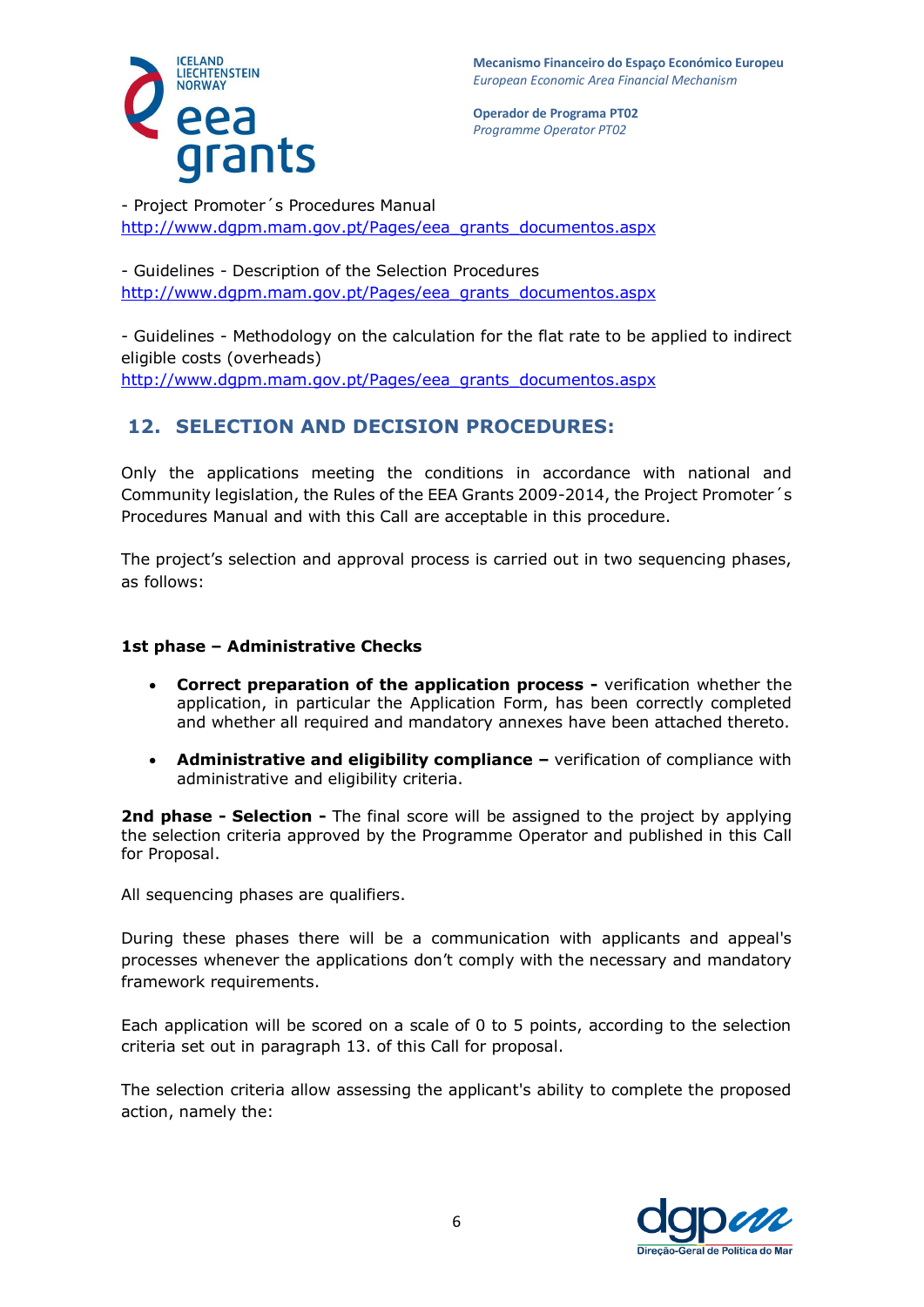

- **Operational capacity** of the applicant and partners: professional and/or institutional competencies, qualifications and requirements needed to implement the project;
- **Financial capacity**, ensuring this way stable and sufficient financial flows to maintain its activity throughout the period during which the proposal is being carried out and to participate in its funding;
- **Technical Capacity**, the project quality and its contribution to the objectives, as well as the programme outcomes and respective outputs.

Two independent and impartial experts shall (separately) score the project in accordance with the selection criteria provided in paragraph 13. of this Call for proposal. For the purposes of ranking the projects, the average scores awarded by the experts shall be used.

In case the difference between the scores given by the two experts is higher than 30% of the highest score, a third expert shall be commissioned by the Programme Operator to score the project independently. In such cases the average score of the two closest scores shall be used to rank the projects.

The Programme Operator provides the Selection Committee with the list of ranked projects.

The Selection Committee shall review the ranked list of projects and, and may modify the ranking in justified cases. The justification for the modifications shall be detailed in the minutes of the meeting of the Selection Committee. In case a project is rejected as a result of such amendment, the affected applicant shall be informed in writing regarding the justification for the amendment. The Selection Committee shall submit the list of recommended projects to the Programme Operator.

The Programme Operator shall establish whether the election process has been conducted in accordance with the EEA Regulation and if the Selection Committee's recommendations comply with the rules and objectives of the programme. Following such verification the Programme Operator (Decision Body), based on the recomendation of the Selection Committee, shall make a decision regarding which projects shall be supported. In case the Decision Body modifies the decision of the Selection Committee, it shall inform the Selection Committee and provide it with a justification.

Project selection shall be done by open competition, ie, applications that meet the required minimums are ranked in descending order according to the scores from the assessment of selection criteria provided in paragraph 13. of this Call for proposal. The applications with the highest scores within the financial allocation for each call will be awarded grants.

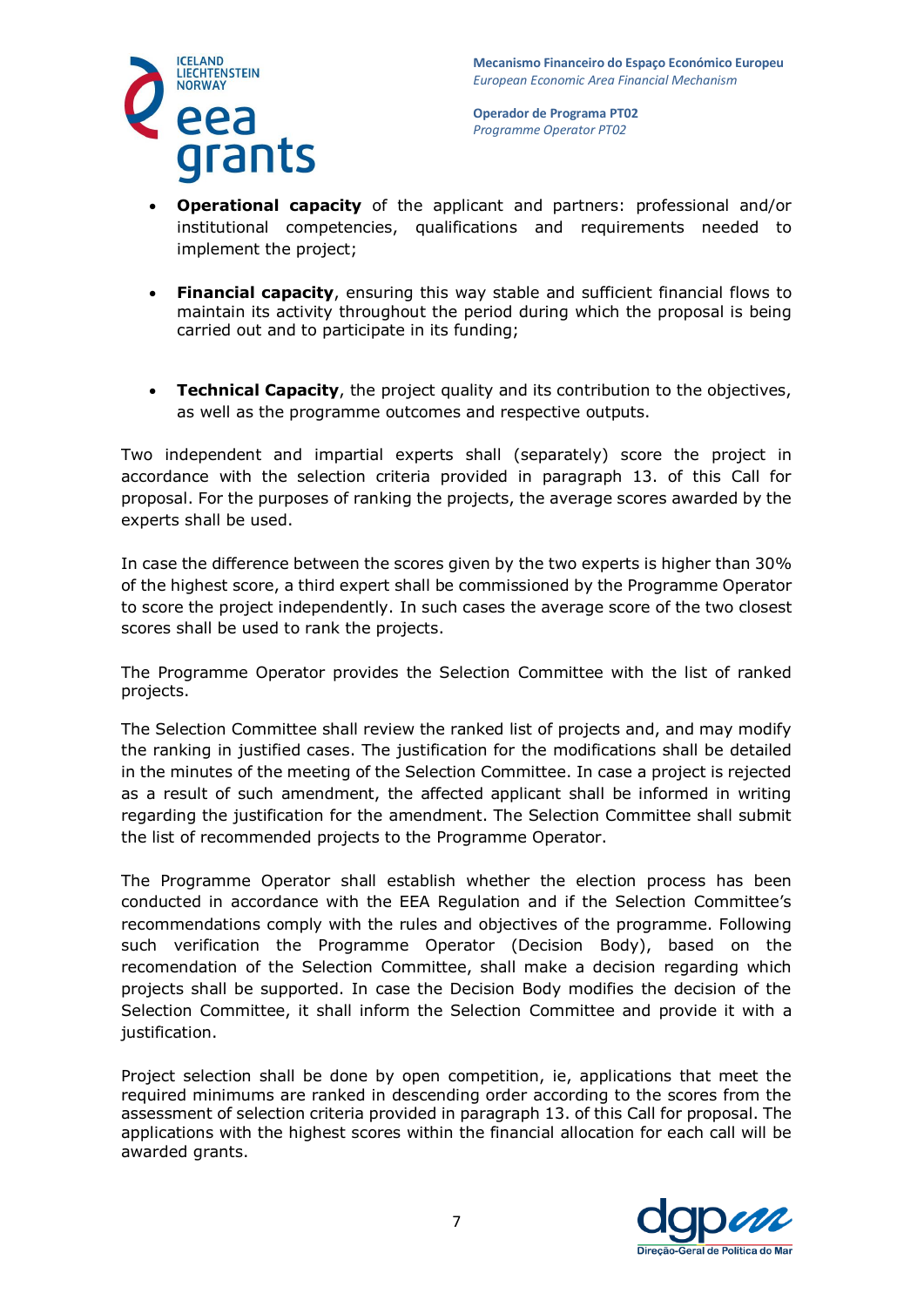

Applications that have sufficient quality, but are not awarded granting because of the limitations in funding set by each call, should be put on a ranked reserve list.

In case funds are uncommitted, a second call may be launched and shall make available any remaining funds for re-granting.

Applications scoring lower than 2,5 points will not be selected for awarded granting.

Further details are provided in paragraph 13. of this Call for proposal.

# **13. SELECTION CRITERIA:**

## *13.1. Selection Criteria*

In the selection of applications relating to the types of projects provided for in paragraph 2 of this call will be applied taking into account the assessment criteria and weightings, as the following table:

| <b>Selection</b><br><b>Criteria</b>                                                                           | Weighting<br>(W) | <b>Indicative aspects</b>                                                                                                                                                                                                                                                                                 | <b>Criteria</b><br><b>Classification</b><br>(CC) (points)* | Global<br><b>Score</b> |
|---------------------------------------------------------------------------------------------------------------|------------------|-----------------------------------------------------------------------------------------------------------------------------------------------------------------------------------------------------------------------------------------------------------------------------------------------------------|------------------------------------------------------------|------------------------|
| 1. Contribution<br>to achieving the<br>Programme's<br>objectives and<br>expected<br>outcome(s) and<br>outputs | 30%              | Demonstration of the contribution for the overall<br>objectives, outcomes and outputs of the Programme:<br>Achieving and sustaining the Good Environmental<br>a)<br>Status (GES) in the European marine and coastal<br>waters? (25%)                                                                      | 25%*CC1a                                                   |                        |
|                                                                                                               |                  | Strengthen bilateral relations? (25%)<br>b)                                                                                                                                                                                                                                                               | 25%*CC1b                                                   |                        |
|                                                                                                               |                  | Demonstration of the contribution of the project<br>C)<br>to the Programme's expected outcomes and<br>outputs? (50%)                                                                                                                                                                                      | 50%*CC1c                                                   |                        |
| 2. Technical<br>coherence and<br>understanding                                                                | 30%              | Identification and understanding of the specific<br>a)<br>needs the proposal is intended to solve? (20%)                                                                                                                                                                                                  | 20%*CC2a                                                   |                        |
|                                                                                                               |                  | b)<br>Demonstration<br>of<br>solid<br>knowledge<br>and<br>experience relevant for the development of the<br>project accordingly with the objectives which<br>aims to achieve? (20%)                                                                                                                       | 20%*CC2b                                                   |                        |
|                                                                                                               |                  | Qualification of the team members in the subject<br>C)<br>matter of the present call for proposals and of the<br>proposed project, as demonstrated by relevant<br>academic qualifications and sufficient (for senior<br>members this would mean several years) relevant<br>professional experience? (20%) | 20%*CC2c                                                   |                        |

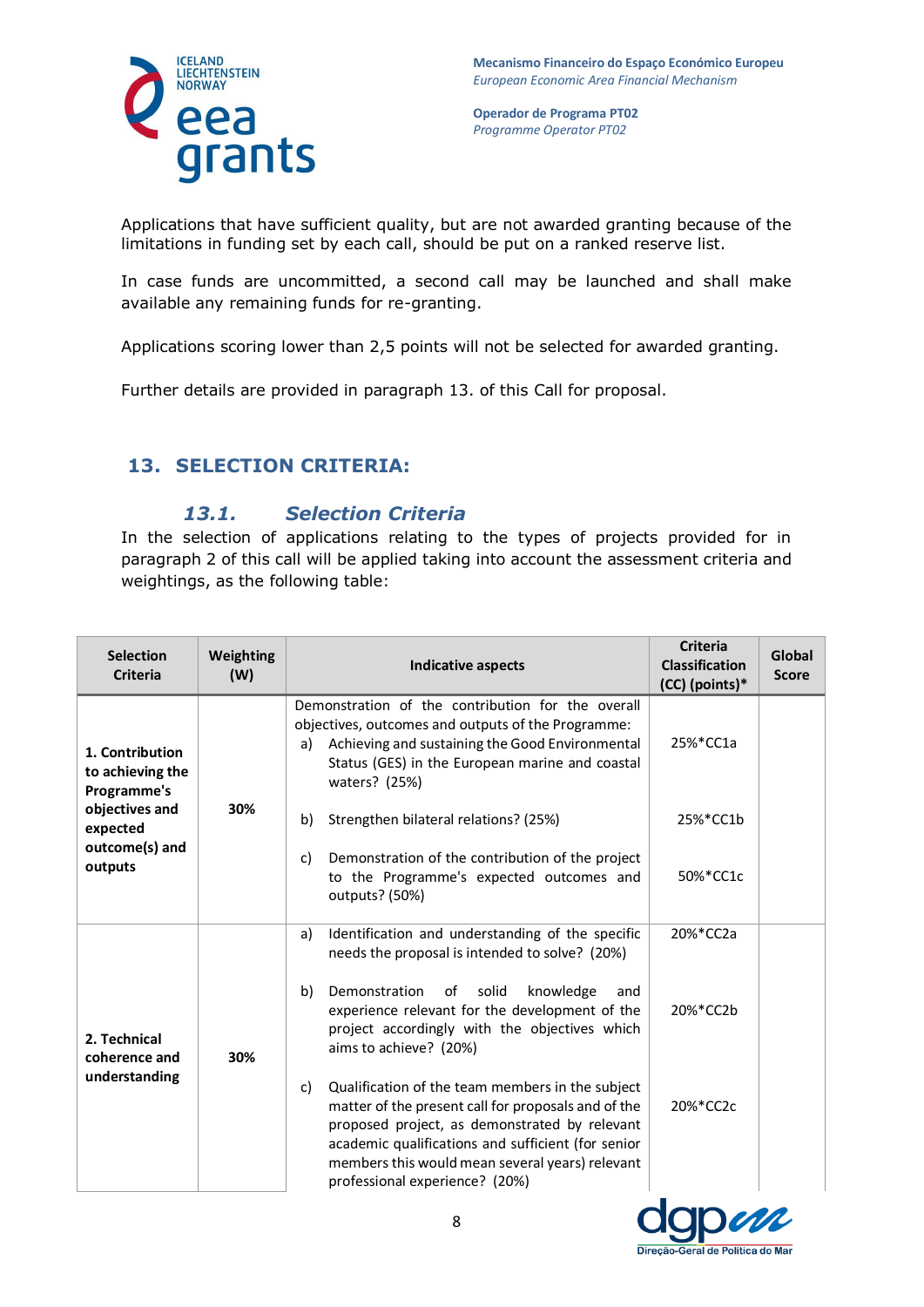

**Mecanismo Financeiro do Espaço Económico Europeu**  *European Economic Area Financial Mechanism* 

**Operador de Programa PT02**  *Programme Operator PT02*

|                                               |     | e) | d) Identification of distinct, relevant and realistic<br>deliverables? (20%)<br>Feasibility, clarity, logic and coherence of the<br>proposal? (20%)                                                                                                                                                                                                                                                             | 20%*CC2d<br>20%*CC2e |  |
|-----------------------------------------------|-----|----|-----------------------------------------------------------------------------------------------------------------------------------------------------------------------------------------------------------------------------------------------------------------------------------------------------------------------------------------------------------------------------------------------------------------|----------------------|--|
|                                               |     | a) | Measures proposed to involve stakeholders,<br>including partnerships of/with school groups or<br>other educational institutions, ensuring visibility<br>of the project? (35%)                                                                                                                                                                                                                                   | 35%*CC3a             |  |
| 3. Approach<br>and added<br>value             | 20% |    | b) Complementarity with the projects identified in<br>the National Ocean Strategy 2013-2020 Action<br>Plan - Mar-Portugal Plan - Programmatic<br>Area/Ocean - Action Programme "Marine<br>Strategy Framework Directive"; Programmatic<br>Area/Governance<br>Action<br>$\overline{\phantom{0}}$<br>Programmes<br>"Administration", "Education,<br>science<br>and<br>technology" and "Identity and Culture"?(35%) | 35%*CC3b             |  |
|                                               |     | C) | Relevance of expected results and potential<br>impact in terms of stimulation of best-practice,<br>innovation and demonstration? (30%)                                                                                                                                                                                                                                                                          | 30%*CC3c             |  |
|                                               |     | a) | Feasibility of proposed project in terms of<br>coherence of resources and timetables? (25%)                                                                                                                                                                                                                                                                                                                     | 25%*CC4a             |  |
| 4. Financial<br>coherence and<br>availability | 20% | b) | Demonstration that the project is implemented<br>with the aim of achieving economic efficiency?<br>(25%)                                                                                                                                                                                                                                                                                                        | 25%*CC4b             |  |
|                                               |     | C) | Budget: consistency of the expenditures with the<br>foreseen activities? (25%)                                                                                                                                                                                                                                                                                                                                  | 25%*CC4c             |  |
|                                               |     | d) | Clearly state the co-financing requirements?<br>(25%)                                                                                                                                                                                                                                                                                                                                                           | 25%*CC4d             |  |

| *Score CC | <b>Meaning</b>  |  |
|-----------|-----------------|--|
| ი         | no contribution |  |
| 1         | very poor       |  |
| 2         | poor            |  |
| ੨         | adequate        |  |
|           | good            |  |
| 5         | very good       |  |

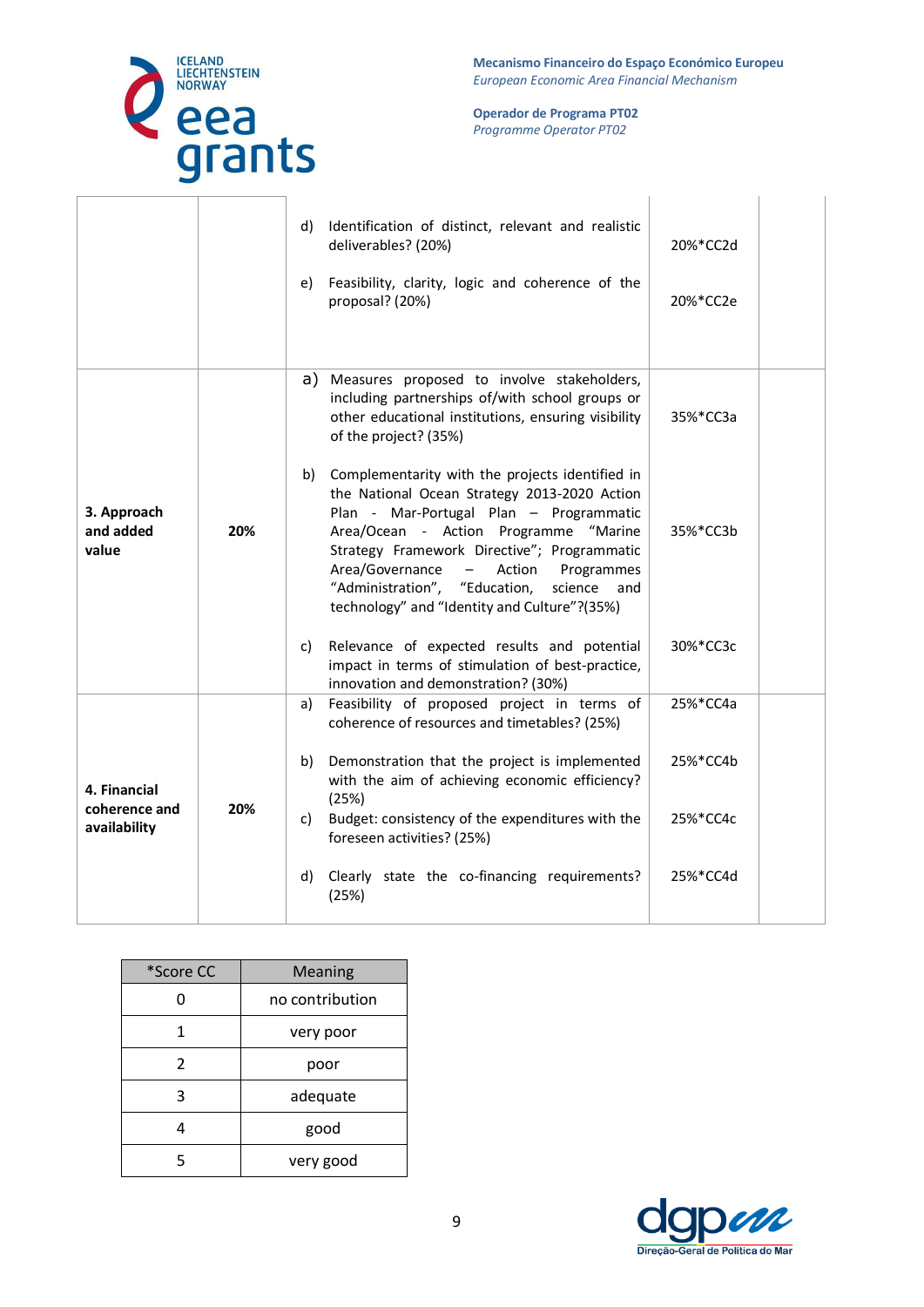

**Mecanismo Financeiro do Espaço Económico Europeu**  *European Economic Area Financial Mechanism* 

**Operador de Programa PT02**  *Programme Operator PT02*

# *13.2. Classification of each selection criteria*

Accepted applications will be classified according to each criteria on a scale of 0 to 5 points.

# *13.3. Final Classification*

The Final Classification (FC) of each application is based on the scale of 0 to 5 points for rating criteria aggregation, using the following formula:

 $FR = W_1*(25\%*CC_{1a} + 25\%*CC_{1b} + 50\%*CC_{1c}) + W_2*(20\%*CC_{2a} + 20\%*CC_{2b} + 20\%*CC_{2c} +$  $20\%^{\ast}$ CC<sub>2d</sub>+ 20% $^{\ast}$ CC<sub>2e</sub>) + W<sub>3</sub> $^{\ast}$ (35% $^{\ast}$ CC<sub>3a</sub> + 35% $^{\ast}$ CC<sub>3b</sub>+ 30% $^{\ast}$ CC<sub>3c</sub>) + W<sub>4</sub> $^{\ast}$  (25% $^{\ast}$ CC<sub>4a</sub> + 25%\*CC4b+ 25%\*CC4c+ 25%\*CC4d)

Where:

 $-W_1...$  W<sub>4</sub> = Weighting Criteria

-  $CC_{1a}$ ...  $CC_{4d}$  = Criteria Classification

(The classification will be established to 2 decimal places without rounding)

The application to be submitted under this call may be subject of an approval only if its final classification is **higher or equal than 2,5 points**, resulting from the application of the selection criteria and methodology presented.

The application who obtains a final score **lower than 2,5 points** will be excluded for the purpose of granting financial support.

Funding of applications also depends on the total available amount previously established in the paragraph 4. of this call.

Applications that meet a final score **higher or equal than 2,5 points** are ranked in descending order according to the scores from the assessment of selection criteria within the financial allocation available.

# **14. NOTICE OF DECISION TO BENEFICIARY:**

The communication on the final decision of the applications will be made to the beneficiary within 45 working days after the deadline for submission of applications specified in paragraph 7. of this Call.